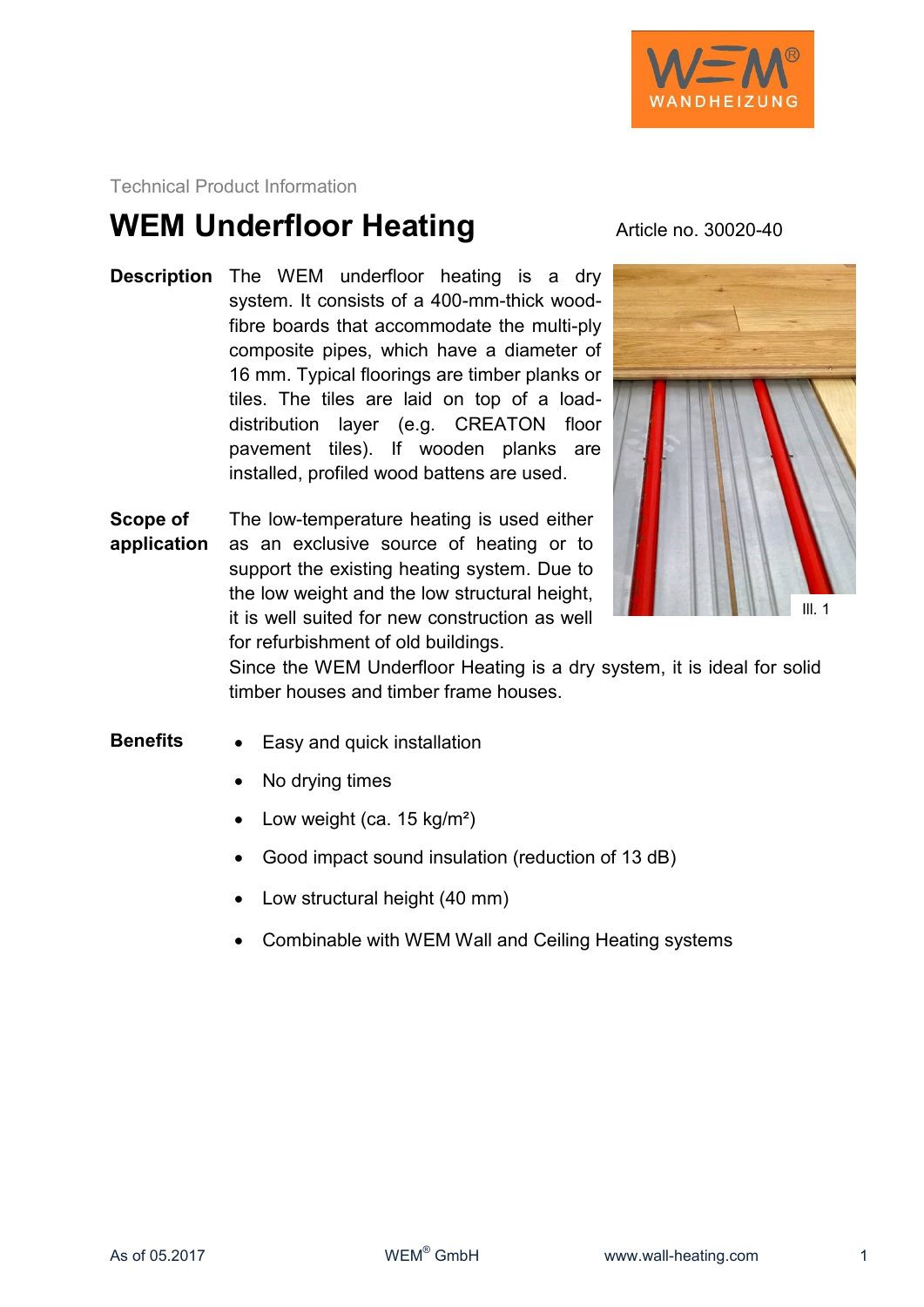



**Materials** 

| <b>System components</b>    |                               |  |
|-----------------------------|-------------------------------|--|
| Wood-fibre boards           | As per DIN EN 13171           |  |
| Profiled wood battens       | Spruce/pine                   |  |
| Thermally conductive plates | <b>Galvanized steel</b>       |  |
| Multi-ply composite pipe    | WEM Multi-Ply Composite Pipe, |  |
|                             | $\varnothing$ 16 x 2 mm       |  |
|                             | (PE-RT/aluminium/PE-RT),      |  |
|                             | tested as per DIN DVGW*       |  |
| Edge insulating strip       | Coated corrugated cardboard   |  |
| Levelling fill              | Wrapped wooden chips          |  |

| <b>Technical</b> |  |
|------------------|--|
| data             |  |

| Wood-fibre boards for pipe laying and levelling |                                 |  |  |
|-------------------------------------------------|---------------------------------|--|--|
| Edge design                                     | Tongue and groove               |  |  |
| <b>Material class</b>                           | E (normally inflammable) as per |  |  |
|                                                 | <b>DIN EN 13501-1</b>           |  |  |
| Compressive resistance $\sigma_d$               | $0.05$ N/mm <sup>2</sup>        |  |  |
| Specific thermal capacity $C_p$                 | 2.1 kJ/kgK                      |  |  |
| Vapour diffusion resistance µ                   | 5                               |  |  |
| <b>Dimensions</b>                               | 1015 x 390 x 40 mm              |  |  |
| Surface area                                    | $0.396$ m <sup>2</sup>          |  |  |
| Area weight                                     | Approx. 6.4 kg/m <sup>2</sup>   |  |  |

**\***DVGW = German Technical and Scientific Association for Gas and Water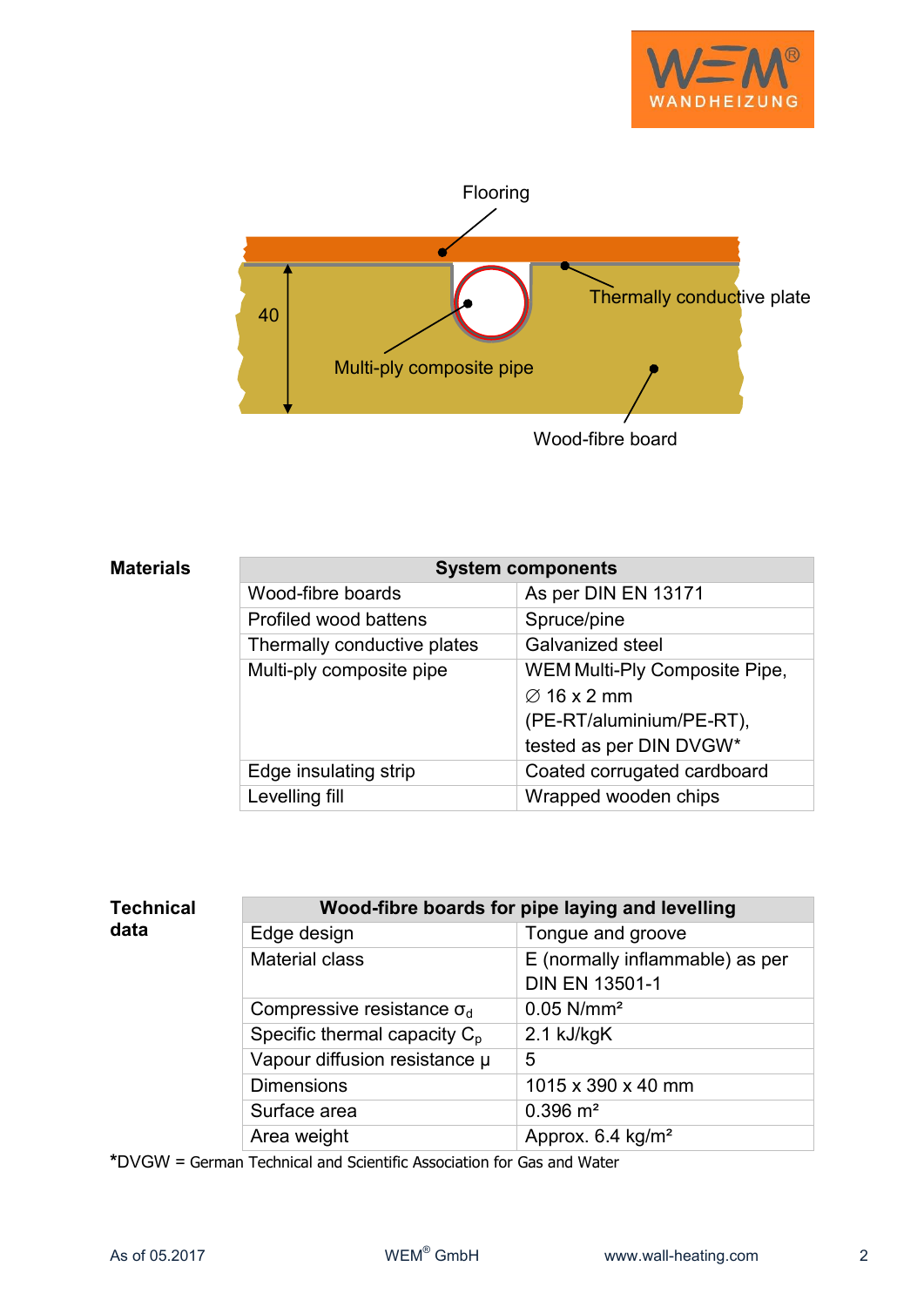

| <b>Profiled wood batten</b>       |                                                          |  |  |
|-----------------------------------|----------------------------------------------------------|--|--|
| Edge design                       | Tongue and groove                                        |  |  |
| <b>Material class</b>             | D (normally inflammable) as per<br><b>DIN EN 13501-1</b> |  |  |
| Compressive resistance $\sigma_d$ | $40$ N/mm <sup>2</sup>                                   |  |  |
| Specific thermal capacity $C_p$   | 2.72 kJ/kgK                                              |  |  |
| Vapour diffusion resistance µ     | 40                                                       |  |  |
| <b>Dimensions</b>                 | 2000 x 50 x 35 mm                                        |  |  |
| Surface area                      | $0.1 \text{ m}^2$                                        |  |  |
| Area weight                       | Approx. $16.45$ kg/m <sup>2</sup>                        |  |  |

| Thermally conductive plate      |                                  |  |  |
|---------------------------------|----------------------------------|--|--|
| <b>Material class</b>           | A1 (non-combustible)             |  |  |
|                                 | As per DIN EN 13501-1            |  |  |
| Specific thermal capacity $C_p$ | $0.5$ kJ/kgK                     |  |  |
| <b>Dimensions</b>               | 997 x 120 x 40 mm                |  |  |
| Surface area                    | $0.12 \text{ m}^2$               |  |  |
| Area weight                     | Approx. $3.14$ kg/m <sup>2</sup> |  |  |

| Multi-ply composite pipe  |                                                          |  |
|---------------------------|----------------------------------------------------------|--|
| Max. temperature/pressure | $95^{\circ}$ C                                           |  |
| Max. pressure             | 10 bar                                                   |  |
| <b>Material class</b>     | D (normally inflammable) as per<br><b>DIN EN 13501-1</b> |  |
| Connections               | <b>WEM Press-Fit Fittings (press)</b><br>contour U16)    |  |
| Weight                    | Approx. 0.12 kg/m                                        |  |
| Water content             | Approx. 0.11 kg/m                                        |  |

| <b>Edge insulating strip</b>     |                                                          |  |  |
|----------------------------------|----------------------------------------------------------|--|--|
| Material class (installed state) | D (normally inflammable) as per<br><b>DIN EN 13501-1</b> |  |  |
| <b>Dimensions</b>                | $10 \times 140$ mm                                       |  |  |
| Length (reel)                    | 25 <sub>m</sub>                                          |  |  |